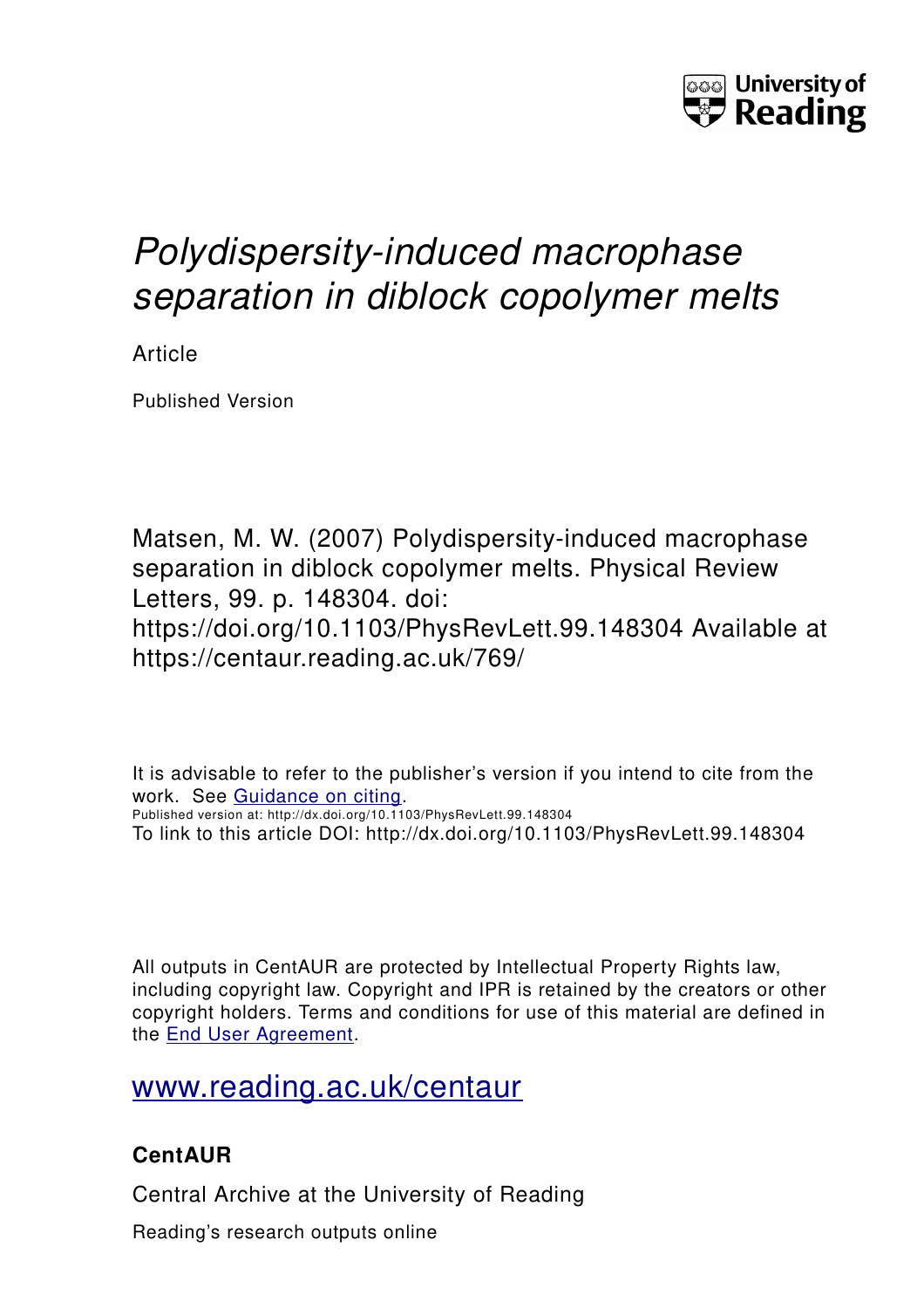## **Polydispersity-Induced Macrophase Separation in Diblock Copolymer Melts**

M. W. Matsen

*Department of Mathematics, University of Reading, Whiteknights, Reading RG6 6AX, United Kingdom* (Received 28 June 2007; published 5 October 2007)

The effect of *A*-block polydispersity on the phase behavior of *AB*-diblock copolymer melts is examined using a complete self-consistent field theory treatment that allows for fractionation of the parent molecular-weight distribution. In addition to observing the established shift in phase boundaries, we find the emergence of significant two-phase coexistence regions causing, for instance, the disappearance of the complex phase window. Furthermore, we find evidence that polydispersity relieves packing frustration, which will reduce the tendency for long-range order.

DOI: [10.1103/PhysRevLett.99.148304](http://dx.doi.org/10.1103/PhysRevLett.99.148304) PACS numbers: 82.35.Jk, 61.30.St, 64.70.Nd, 81.16.Dn

In complex liquids, involving, for example, polymers, colloids, or liquid crystals, the constituents come in a distribution of sizes, which generally complicates their equilibrium phase behavior [[1\]](#page-4-0). Although this difficulty can be ignored if sufficient care is taken to keep the distribution narrow, it can be expensive and time consuming to produce such model materials. Thus there is good reason to ''bite the bullet'' and study the effects of polydispersity, especially since it may actually result in advantageous behavior. The most challenging aspect is the treatment of multiphase coexistence regions. Much of the effort and theoretical techniques for macrophase separation [\[2](#page-4-1)] have been restricted to uniform phases characteristic of simple liquids such as polymer solutions or blends. Complex liquids have received far less attention, and most of that has been in regards to the nematic and smectic phases exhibited by thermotropic liquid crystals [[3\]](#page-4-2). The lyotropic liquid crystalline behavior of lipid, surfactant, block-copolymer systems has been relatively neglected until very recently. New activity involving blockcopolymer melts has been spurred on by economical synthetic techniques  $[4,5]$  $[4,5]$  $[4,5]$ , which would make these materials far more attractive to the manufacturing industry provided that the high levels of polydispersity do not compromise their novel properties [[6\]](#page-4-5). The most serious concern is whether or not macrophase separation prevents the formation of well-ordered morphologies; monodisperse melts are exempt from two-phase separation because there is only a single molecular species. For a while, there was little experimental evidence for macrophase separation [\[5,](#page-4-4)[7](#page-4-6)[,8](#page-4-7)], but observations of two-phase coexistence are becoming increasingly common [\[4](#page-4-3),[9](#page-4-8)[–11\]](#page-4-9). Although a couple of theoretical calculations [[12](#page-4-10),[13](#page-4-11)] have explored polydispersity effects on the phase diagram, the issue of macrophase separation has, so far, been neglected. Thanks to new computational developments [[14](#page-4-12),[15](#page-4-13)], we are now in a position to investigate this crucial issue.

Our calculations will examine *AB* diblock copolymers, which represent a model system for block copolymers as well as lyotropic liquid crystals in general. They are simple linear polymer chains consisting of *fN A*-type segments joined to  $(1 - f)$ *N B*-type segments, where *N* represents the total molecular weight and *f* specifies the composition of the molecule. (We follow the convention of defining segments with a common volume of  $\rho_0^{-1}$ .) The theoretical mean-field phase diagram for monodisperse diblock melts  $(i.e.,$  liquids) is shown in Fig.  $1(a)$ . When the incompatibility between the unlike segments, as measured by the Flory-Huggins  $\chi$  interaction parameter, becomes sufficient, the disordered melt self-assembles into a periodically ordered structure with nanosized domains. Relatively symmetric diblocks create alternating lamellar (*L*) domains, while highly asymmetric diblocks form cylindrical (*C*) or spherical (*S*) domains containing the shorter minority blocks. At intermediate asymmetries, two complex phases compete for stability: the bicontinuous gyroid (*G*) where the minority domains form two intertwining threefold coordinated networks, and the perforated-lamellar (*PL*) where the minority domains form a stack of perforated lamellae. *PL* is slightly less stable than *G*, and is therefore absent from the equilibrium phase diagram. The agreement of the theoretical diagram with experiment is remarkably good [[6](#page-4-5),[16](#page-4-14)], apart from the immediate region along the order-disorder transition (ODT) where the weakly segregated structures are disordered by thermal fluctuations [\[12](#page-4-10)[,17\]](#page-4-15).

The physics behind this behavior is amazingly simple [\[16\]](#page-4-14); for the most part, it just involves the tension of the internal interfaces between the *A*- and *B*-rich domains and an effective domain elasticity due to the entropy loss of extending the *A* and *B* blocks away from the interface. The competition between the interfacial tension and the entropic stretching energy dictates the equilibrium periodicity of the morphology. An asymmetry in the lengths of the *A* and *B* blocks causes an imbalance in the elasticity of their respective domains, which induces a spontaneous curvature in the interface; this accounts for the progression of phases across the diagram in Fig.  $1(a)$ . Further details are then explained in terms of two competing tendencies: interfacial tension favors the formation of constant-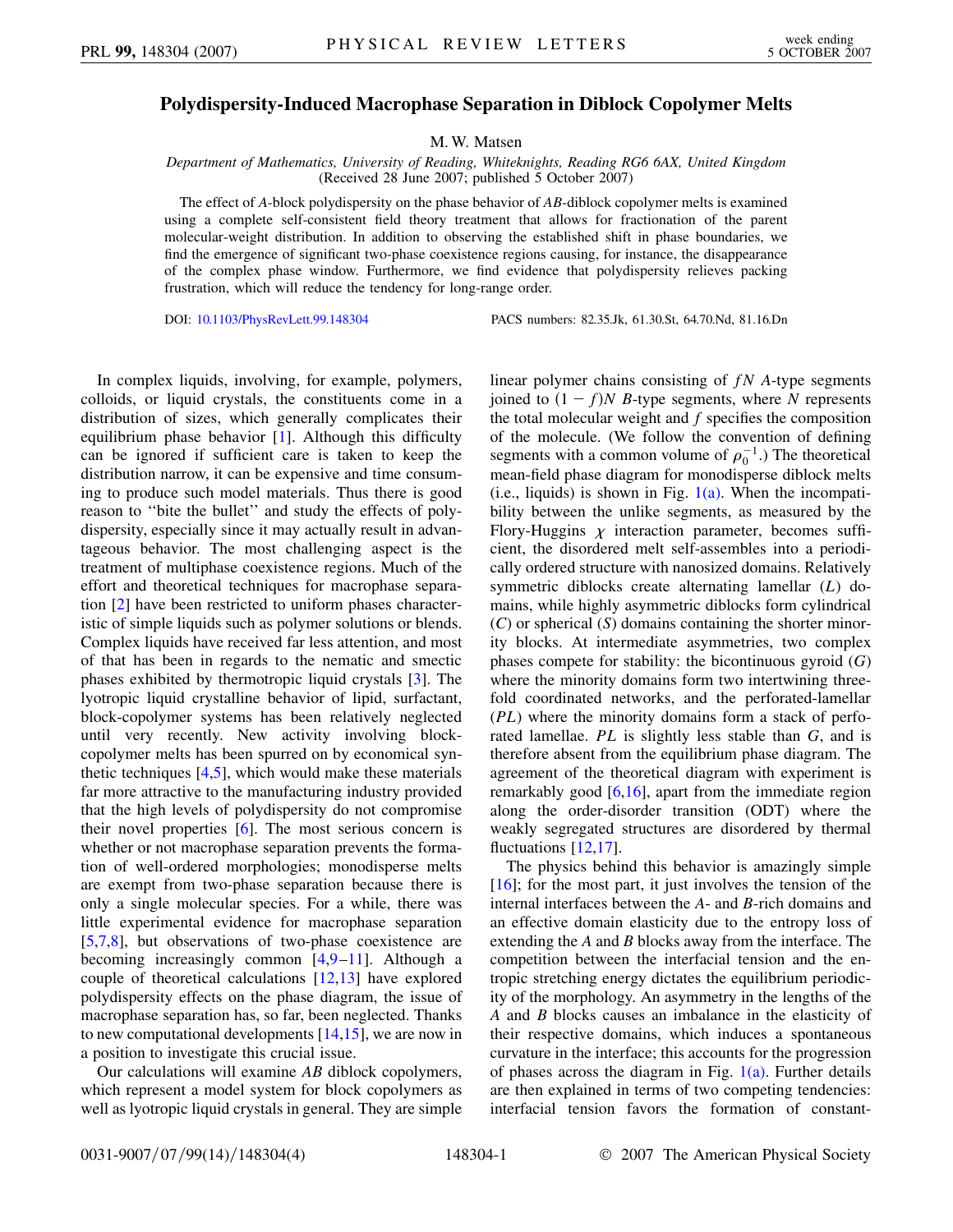

<span id="page-2-5"></span>

<span id="page-2-0"></span>FIG. 1. Phase diagrams for *AB* diblocks with various levels of *A*-block polydispersity, where *N* is the number-averaged polymerization index and *f* is the overall volume fraction of *A* segments. All the single-phase regions are identified, but only the larger two-phase  $(2-\Phi)$  regions are labeled.

curvature interfaces, while the entropic elasticity favors domains of uniform thickness. The inability of a structure to simultaneously accommodate both tendencies is referred to as *packing frustration*. Minimization of packing frustration causes the cylinders to arrange hexagonally and the spheres to adopt a bcc lattice. Self-consistent field theory (SCFT) does predict a narrow  $S_{cp}$  region along the ODT where the spheres become close-packed (either fcc or hcp), but this happens because the frustration is relieved by a small population of diblocks that swells the matrix by dislodging from the spherical domains. In experiments, this reduction in packing frustration results in a weak

Polydispersity is gauged by the ratio, PDI  $\equiv \langle N_w \rangle / \langle N_n \rangle$ , of the weight- and number-averaged molecular weights. This index is one for a perfectly monodisperse system, and typically ranges up to 1.1 for the narrow distributions synthesized by living anionic polymerization. The newer controlled radical polymerizations generally result in indices of  $1.2-1.4$  [[5\]](#page-4-4), which can easily become 2 or more [\[4\]](#page-4-3). For the sake of simplicity, we will assume monodisperse *B* blocks and allow the *A* blocks to have  $fN\sigma$  segments, where  $\sigma$  is a random variable with the usual Schulz-Zimm distribution  $[1,7,12-15]$  $[1,7,12-15]$  $[1,7,12-15]$  $[1,7,12-15]$  $[1,7,12-15]$  $[1,7,12-15]$ ,

$$
p(\sigma) = k^k \sigma^{k-1} \exp(-k\sigma) / \Gamma(k), \tag{1}
$$

for which  $PDI_A = (k + 1)/k$ . From here on, *N* represents the number-averaged molecular-weight of the diblocks and *f* is the overall fraction of *A* segments.

The SCFT [[16](#page-4-14)] used for diblock copolymer melts treats the molecules as thin elastic threads and replaces the molecular interactions acting on *A* and *B* segments by the mean fields,

$$
w_A(\mathbf{r}) = \chi N \phi_B(\mathbf{r}) + \xi(\mathbf{r}),\tag{2}
$$

$$
w_B(\mathbf{r}) = \chi N \phi_A(\mathbf{r}) + \xi(\mathbf{r}), \tag{3}
$$

<span id="page-2-4"></span><span id="page-2-3"></span>respectively. Here  $\phi_{\alpha}(\mathbf{r})$  is the dimensionless concentration of  $\alpha$ -type segments and  $\xi(\mathbf{r})$  is a Lagrange multiplier field used to enforce the incompressibility constraint,

$$
\phi_A(\mathbf{r}) + \phi_B(\mathbf{r}) = 1. \tag{4}
$$

This mean-field treatment just requires the statistical mechanics of a single molecule in the external fields,  $w_\alpha(\mathbf{r})$ , which is done by calculating two partition functions for a diblock with  $s_A N$  A segments and  $s_B N$  B segments. The first,  $q(\mathbf{r}, s_A, s_B)$ , is for the molecule with its *A* end fixed at **r**, and is evaluated by starting with  $q(\mathbf{r}, 0, 0) = 1$  and integrating

<span id="page-2-2"></span>
$$
\frac{\partial}{\partial s}q(\mathbf{r}, s, 0) = \left[\frac{a^2 N}{6} \nabla^2 + w_A(\mathbf{r})\right] q(\mathbf{r}, s, 0) \tag{5}
$$

<span id="page-2-1"></span>from  $s = 0$  to  $s_A$ , and then integrating

$$
\frac{\partial}{\partial s}q(\mathbf{r}, s_A, s) = \left[\frac{a^2 N}{6} \nabla^2 + w_B(\mathbf{r})\right] q(\mathbf{r}, s_A, s) \quad (6)
$$

from  $s = 0$  to  $s_B$ . The other,  $q^{\dagger}$ (**r**,  $s_A$ ,  $s_B$ ), is for the molecule with its *B* end fixed at **r**; this time one starts with  $q^{\dagger}$ (**r**, 0, 0) = 1, but integrates  $q^{\dagger}$ (**r**, 0, *s*) from  $s = 0$  to  $s_B$ using Eq. [\(6](#page-2-1)), and then integrates  $q^{\dagger}(\mathbf{r}, s, s_B)$  from  $s = 0$  to  $s_A$  using Eq. [\(5](#page-2-2)).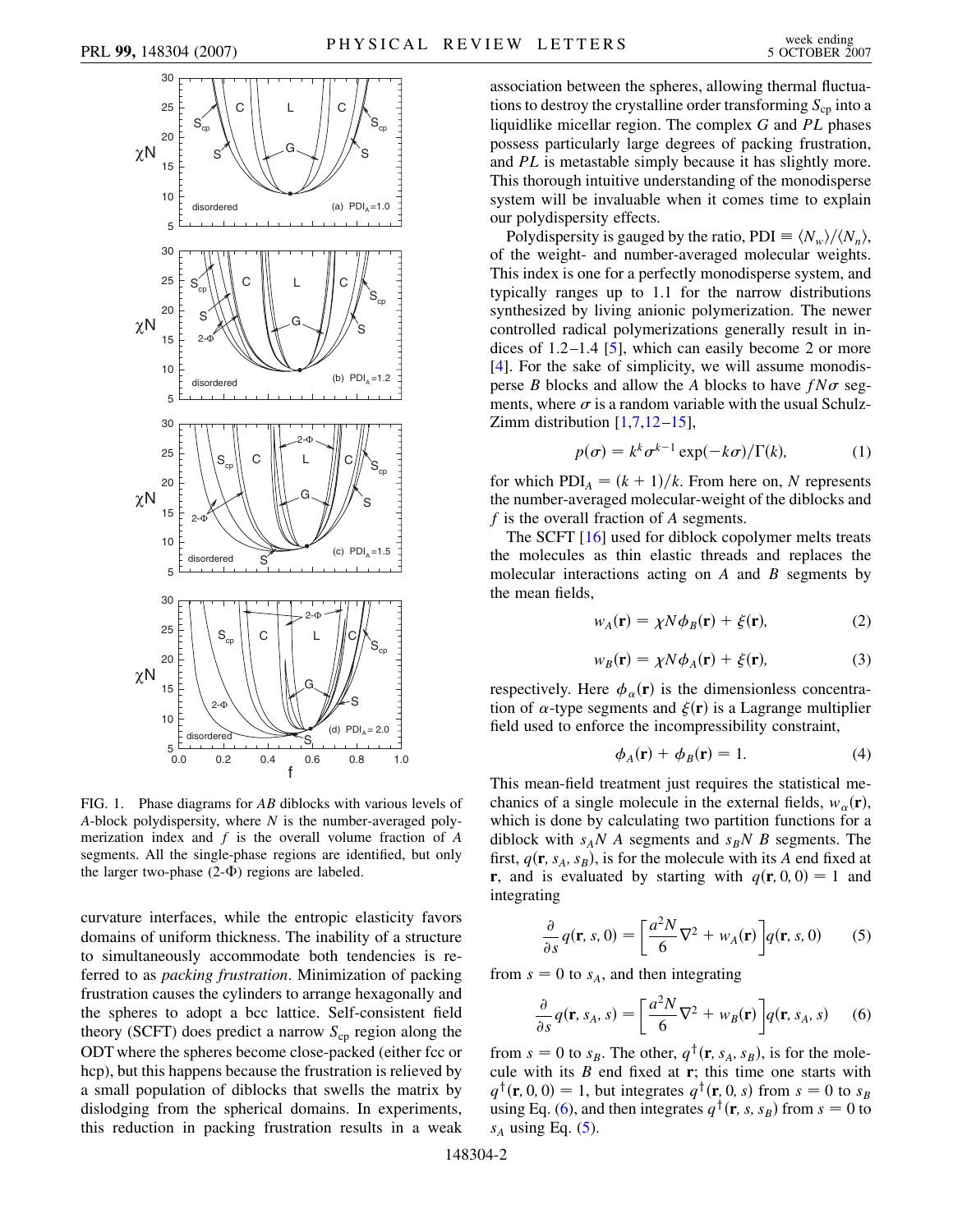In a single-phase region, the statistical mechanics can be performed with the canonical ensemble [\[18\]](#page-4-16), in which the concentrations are evaluated using

<span id="page-3-1"></span>
$$
\phi_A(\mathbf{r}) = \int_0^\infty d\sigma p(\sigma) \frac{\mathcal{V}}{\mathcal{Q}(\sigma)}
$$
  
 
$$
\times \int_0^{f\sigma} ds \, q(\mathbf{r}, s, 0) q^\dagger(\mathbf{r}, f\sigma - s, 1 - f), \tag{7}
$$

$$
\phi_B(\mathbf{r}) = \int_0^\infty d\sigma p(\sigma) \frac{\mathcal{V}}{\mathcal{Q}(\sigma)}
$$
  
 
$$
\times \int_0^{1-f} ds \, q(\mathbf{r}, f\sigma, s) q^\dagger(\mathbf{r}, 0, 1 - f - s), \qquad (8)
$$

<span id="page-3-0"></span>where  $\mathcal V$  is the total volume of the melt and

$$
Q(\sigma) = \int d\mathbf{r} q(\mathbf{r}, f\sigma, 1 - f) \tag{9}
$$

is the single-chain partition function for an unconstrained diblock with  $f \sigma N$  A segments and  $(1 - f)N$  B segments. Using these expressions for  $\phi_{\alpha}(\mathbf{r})$ , we adjust the fields so as to satisfy the self-consistent conditions, Eqs.  $(2)$ – $(4)$  $(4)$ , while at the same time we vary the periodicity of the morphology so as to minimize the canonical free energy,

$$
\frac{NF_c^C}{k_B T \rho_0 V} = \int_0^\infty d\sigma p(\sigma) \left[ \ln \left( \frac{p(\sigma) V}{Q(\sigma)} \right) - 1 \right] - \frac{1}{V} \int d\mathbf{r} \left[ \chi N \phi_A(\mathbf{r}) \phi_B(\mathbf{r}) + \xi(\mathbf{r}) \right]. \tag{10}
$$

The edge of a single-phase region (i.e., cloud point) occurs when it becomes favorable to nucleate an infinitesimal amount of another phase. While the majority (cloud) phase must maintain the *parent* distribution  $p(\sigma)$ , the new minority (shadow) phase is free to adopt any molecularweight distribution. However, equilibrium with the cloud phase imposes a specific chemical potential,

$$
\mu(\sigma) = -k_B T \ln \left( \frac{p(\sigma) \mathcal{V}}{\mathcal{Q}(\sigma)} \right),\tag{11}
$$

for each molecular weight (i.e.,  $\sigma$ ). Therefore, the shadow phase must be solved in the grand-canonical ensemble [\[19\]](#page-4-17), in which the concentrations are given by equivalent expressions to Eqs. ([7\)](#page-3-0) and [\(8](#page-3-1)), but with the substitution,

$$
p(\sigma) \frac{\gamma}{Q(\sigma)} \to z(\sigma) \equiv \exp\left(-\frac{\mu(\sigma)}{k_B T}\right).
$$
 (12)

As before, the fields are adjusted to satisfy the same selfconsistent conditions, and the domain size is selected to minimize the grand-canonical free energy,

$$
\frac{NF_{\text{gc}}^S}{k_B T \rho_0 V} = -\int_0^\infty d\sigma z(\sigma) \frac{\mathcal{Q}(\sigma)}{V} -\frac{1}{V} \int d\mathbf{r} [\chi N \phi_A(\mathbf{r}) \phi_B(\mathbf{r}) + \xi(\mathbf{r})]. \tag{13}
$$

To compare the stability of the two phases, we convert the canonical free energy of the cloud phase to the grandcanonical one using

$$
\frac{NF_{\text{gc}}^C}{k_B T \rho_0 V} = \frac{NF_c^C}{k_B T \rho_0 V} - \int_0^\infty d\sigma p(\sigma) \frac{\mu(\sigma)}{k_B T},
$$
  
= 
$$
-1 - \frac{1}{V} \int d\mathbf{r} [\chi N \phi_A(\mathbf{r}) \phi_B(\mathbf{r}) + \xi(\mathbf{r})]. \quad (14)
$$

The cloud curve occurs at the first point where a solution exists for which  $F_{gc}^S = F_{gc}^C$ . The numerical evaluation of SCFT is made feasible for large polydispersities by adapting the new algorithm in Ref. [[15](#page-4-13)].

Figure [1](#page-2-5) illustrates the effect of *A*-block polydispersity on the equilibrium phase diagram. The shift in the phase boundaries towards large *f* has already been observed in several experiments [\[5,](#page-4-4)[7](#page-4-6)[,8](#page-4-7)], and predicted by an earlier SCFT calculation [\[13\]](#page-4-11). The explanation for this shift is simple; the polydispersity reduces the entropic elasticity of the *A* domains [[15\]](#page-4-13), which causes a tendency for the interface to curve towards them. Naturally the reduction in *A*-domain elasticity also increases the periodicity of the morphologies, but this too has already been demonstrated by SCFT [\[13,](#page-4-11)[15\]](#page-4-13) and likewise confirmed by experiments [\[7,](#page-4-6)[9](#page-4-8)].

Previous calculations [\[12,](#page-4-10)[13](#page-4-11)] have only considered the *L*, *C*, *G*, and *S* structures, whereas we have also examined *PL* and *S*<sub>cp</sub>. *PL* has been observed [[8](#page-4-7)] in polydisperse melts, but it was only thought to be metastable; indeed, this conclusion agrees with our calculation. On the other hand, the stability of  $S_{cp}$  is significantly enhanced by polydispersity. This is because it reduces the packing frustration that favors bcc spheres, but in two different ways. At small *f* where the polydispersity is in the minority domain, there will be a greater population of diblocks that become dislodged from the interface (primarily those with the shorter *A* blocks) free to fill the interstitial regions in the matrix responsible for packing frustration. At large *f* where the matrix blocks are polydisperse, the packing frustration will be relieved by the availability of long *A* blocks capable of filling the interstitial regions without excessive stretching. With the reduction in packing frustration, the free energy difference among alternative crystal arrangements becomes negligible, and therefore thermal fluctuations should disrupt long-range order; this is consistent with the liquidlike disorder of spheres observed in experiments [[4,](#page-4-3)[5\]](#page-4-4). Furthermore, polydispersity should enhance the fluctuation-induced shift of the ODT towards higher  $\chi N$  [\[17\]](#page-4-15) countering the mean-field shift towards lower  $\chi N$  predicted in Fig. [1](#page-2-5); again this is consistent with recent experiments [\[8\]](#page-4-7).

Our principal aim was to examine whether or not there are significant two-phase  $(2-\Phi)$  regions, and indeed there are. They occur due to *fractionation* of the molecular weights, and were not predicted in the earlier SCFT calculation of Cooke and Shi [\[13\]](#page-4-11) because they assumed the parent distribution  $p(\sigma)$  for all phases. Here each shadow